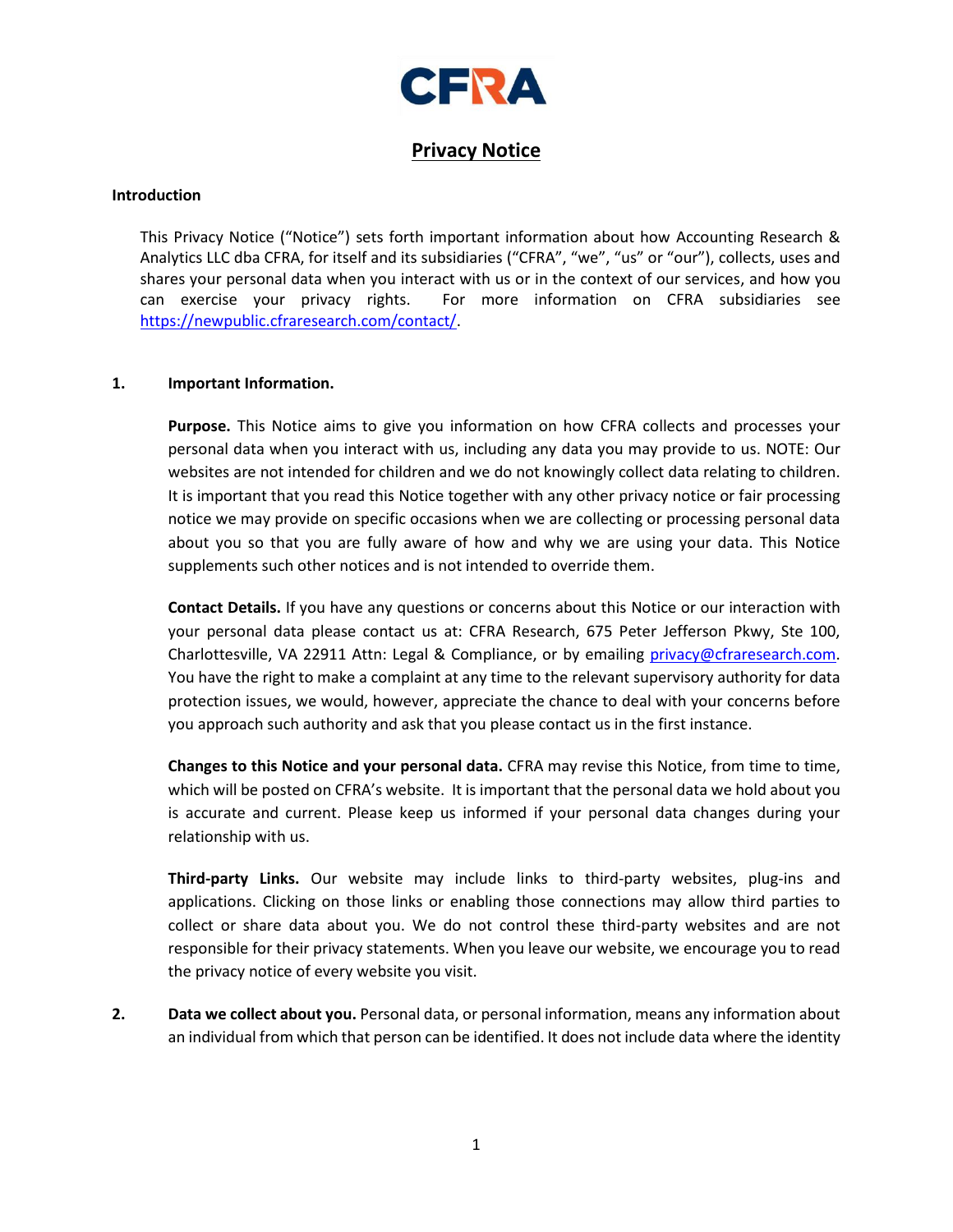

has been removed (anonymous data). We may collect, use, store and transfer different kinds of personal data about you which we have grouped together follows:

- **Identity Data** includes name, username or similar identifiers.
- **Contact Data** includes billing address, delivery address, email address and telephone numbers.
- **Financial Data** includes bank account and payment card details.
- **Transaction Data** includes details about payments to and from you and other details of products and services you have purchased from us.
- **Technical Data** includes internet protocol (IP) address, your login data, browser type and version, time zone setting and location, browser plug-in types and versions, operating system and platform and other technology on the devices you use to access our website or Services.
- **Profile Data** includes your username and password, purchases or orders made by you, your interests, preferences, feedback and survey responses.
- **Usage Data** includes information about how you use our website, products and services.
- **Marketing and Communications Data** includes your preferences in receiving marketing from us and our third parties and your communication preferences.

We also collect, use and share **Aggregated Data** such as statistical or demographic data for various purposes. Aggregated Data may be derived from your personal data but does **not** directly or indirectly reveal your identity.

We do not collect any **Special Categories of Personal Data** about you which details your race or ethnicity, religious or philosophical beliefs, sexual orientation, political opinions, trade union membership, information about your health and genetic and biometric data.

**If you fail to provide personal data.** Where we need to collect personal data by law, or under the terms of a contract we have with you or your employer and you fail to provide that data when requested, we may not be able to perform the contract we have or are trying to enter into with you (for example, to provide you with goods or services). In this case, we may have to cancel a product or service you have with us but we will notify you if this is the case at the time.

- **3. How we collect your personal data.** We use different methods to collect data from and about you including through:
	- **Direct interactions.** You may give us your Identity, Contact and Financial Data by filling in forms or by corresponding with us by post, phone, email or otherwise.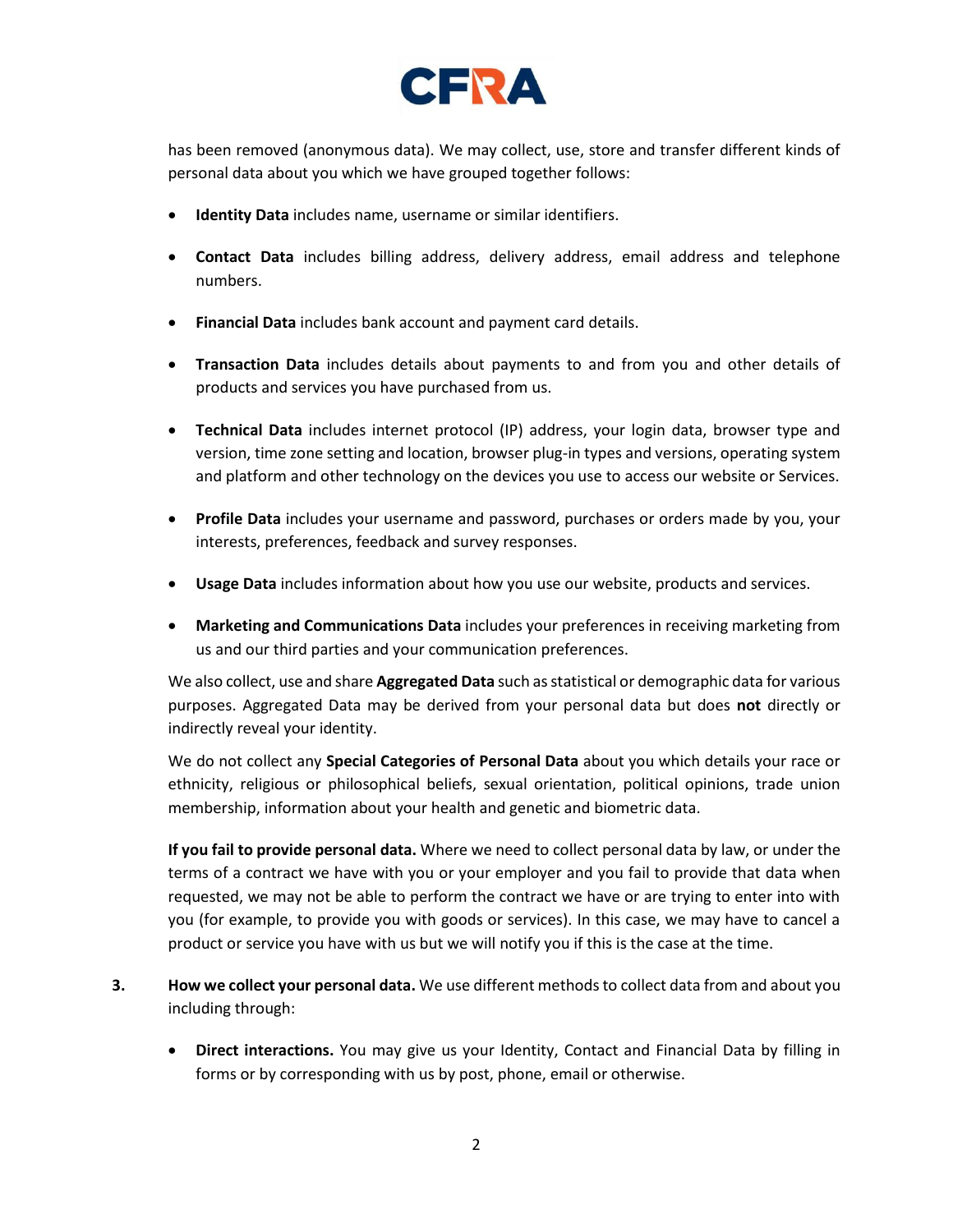

- **Automated technologies or interactions.** As you interact with our website, we may automatically collect Technical Data about your equipment, browsing actions and patterns. We collect this personal data by using cookies, server logs and other similar technologies. We may also receive Technical Data about you if you visit other websites employing our cookies. Please see below for further details.
- **Third parties or publicly available sources.** We may obtain personal data about you from various third parties and public sources such as: your employer, providers of technical, payment and delivery services; analytics providers; industry intelligence providers; and publicly availably sources such as Companies House (UK) and LinkedIn.
- **4. How we use your personal data.** Typically, we will use your personal data in the following circumstances:
	- In connection with the negotiation/performance of a contract with or providing services to you.
	- Where it is necessary for our legitimate interests (or those of a third party) and your interests and fundamental rights do not override those interests.
	- Where we need to comply with a legal or regulatory obligation.
	- Where you have provided your consent to specific uses. You have the right to withdraw consent to receiving marketing communications at any time by contacting us.

# **Purposes for which we will use your personal data**

We have set out below, in a table format, a description of the ways we plan to use your personal data, and which of the legal bases we rely on to do so. We have also identified what our legitimate interests are where appropriate.

Note that we may process your personal data for more than one lawful ground depending on the specific purpose for which we are using your data.

| <b>Purpose/Activity</b>                                                                     | <b>Type of data</b>                                             | Lawful basis for processing including<br>basis of legitimate interest                                                              |
|---------------------------------------------------------------------------------------------|-----------------------------------------------------------------|------------------------------------------------------------------------------------------------------------------------------------|
| To register you as a new<br>customer                                                        | (a) Identity<br>(b) Contact                                     | Performance of a contract with you                                                                                                 |
| To process and deliver your<br>order including:<br>(a) Manage payments, fees and<br>charges | (a) Identity<br>(b) Contact<br>(c) Financial<br>(d) Transaction | (a) Performance of a contract with you<br>(b) Necessary for our legitimate<br>interests (including recovery of debts<br>due to us) |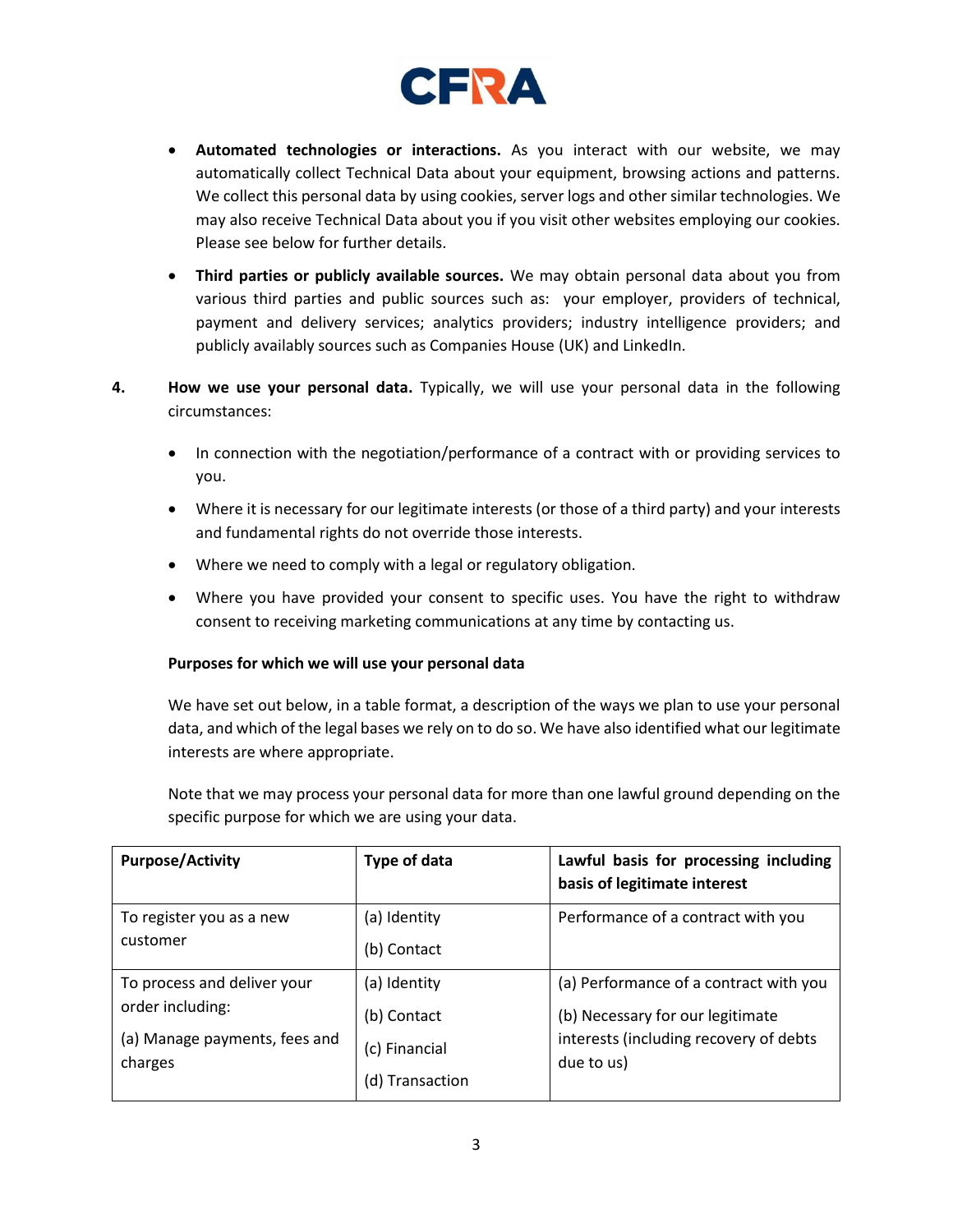

| (b) Collect and recover money<br>owed to us                                                                                                                                             | (e) Marketing and<br>Communications                                                                             |                                                                                                                                                                                                                                                                                                                          |
|-----------------------------------------------------------------------------------------------------------------------------------------------------------------------------------------|-----------------------------------------------------------------------------------------------------------------|--------------------------------------------------------------------------------------------------------------------------------------------------------------------------------------------------------------------------------------------------------------------------------------------------------------------------|
| To manage our relationship with<br>you which will include:<br>(a) Notifying you about changes<br>to our terms or privacy policy<br>(b) Asking you to leave a review<br>or take a survey | (a) Identity<br>(b) Contact<br>(c) Profile<br>(d) Marketing and<br>Communications                               | (a) Performance of a contract with you<br>(b) Necessary to comply with a legal<br>obligation<br>(c) Necessary for our legitimate<br>interests (including keeping our<br>records updated and to study how<br>customers use our products/services)                                                                         |
| To administer and protect our<br>business and our website<br>(including troubleshooting, data<br>analysis, testing, system<br>maintenance, support,<br>reporting and hosting of data)   | (a) Identity<br>(b) Contact<br>(c) Technical                                                                    | (a) Necessary for our legitimate<br>interests (including for running our<br>business, provision of administration<br>and IT services, network security, to<br>prevent fraud and in the context of a<br>business reorganisation or group<br>restructuring exercise)<br>(b) Necessary to comply with a legal<br>obligation |
| To deliver relevant website<br>content, event invitations, and<br>advertisements to you and<br>measure or understand the<br>effectiveness of the advertising<br>we serve to you         | (a) Identity<br>(b) Contact<br>(c) Profile<br>(d) Usage<br>(e) Marketing and<br>Communications<br>(f) Technical | Necessary for our legitimate interests<br>(to study how customers use our<br>products/services, to develop them, to<br>grow our business and to inform our<br>marketing strategy)                                                                                                                                        |
| To use data analytics to improve<br>our website, products/services,<br>marketing, customer<br>relationships and experiences                                                             | (a) Technical<br>(b) Usage                                                                                      | Necessary for our legitimate interests<br>(including to define types of customers<br>for our products and services, to keep<br>our website updated and relevant, to<br>develop our business and to inform<br>our marketing strategy)                                                                                     |
| To make suggestions and<br>recommendations to you about<br>goods or services that may be of<br>interest to you                                                                          | (a) Identity<br>(b) Contact<br>(c) Technical<br>(d) Usage                                                       | Necessary for our legitimate interests<br>(to develop our products/services and<br>grow our business)                                                                                                                                                                                                                    |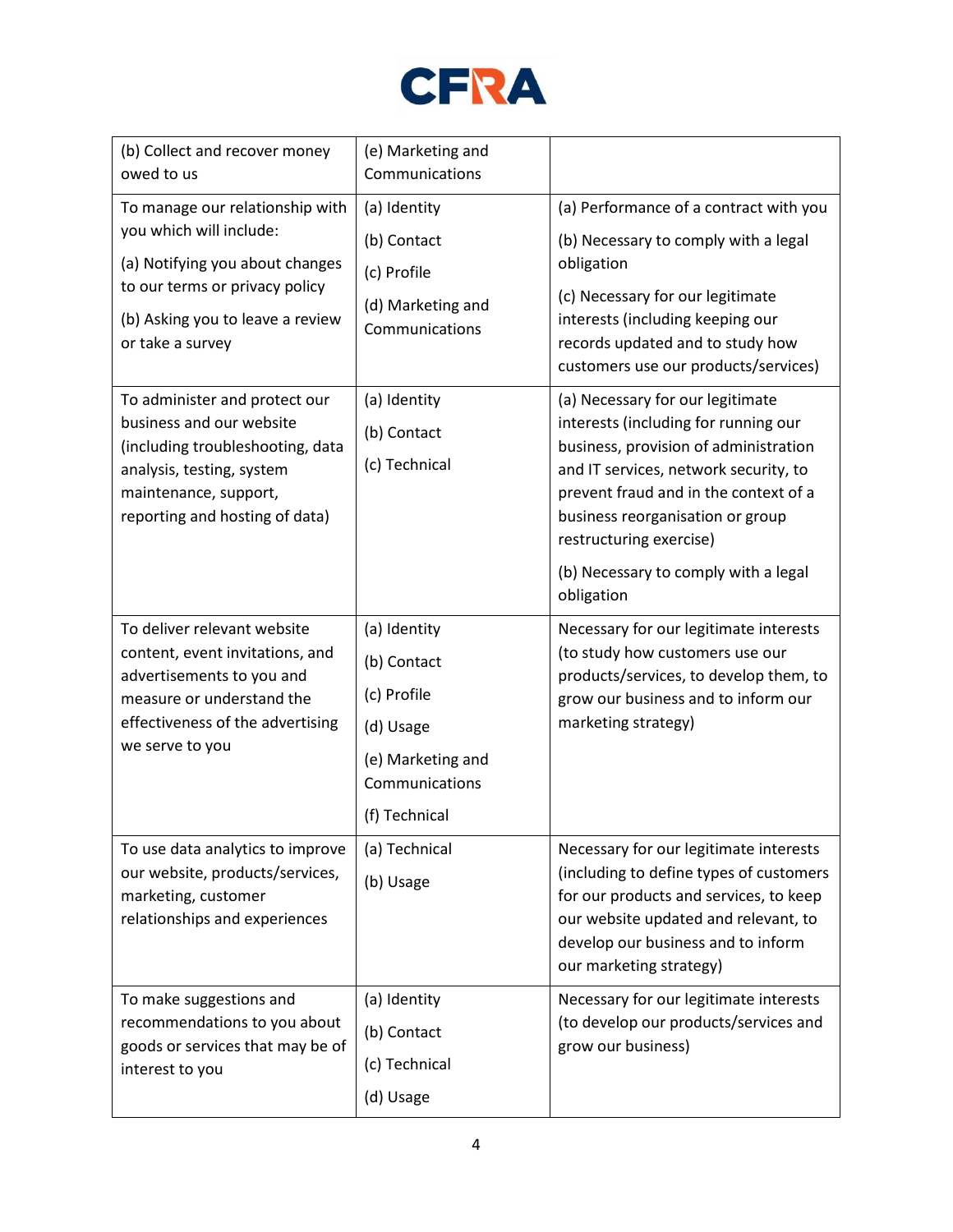

|  | ____ |  |
|--|------|--|
|--|------|--|

#### **Marketing.**

We strive to provide you with choices regarding certain personal data uses, particularly around marketing and advertising, and honouring the marketing preferences you provide is important to us.

# **Promotional offers from us**

We may use your Identity, Contact, Technical, Usage and Profile Data to form a view on what we think you may want or need, or what may be of interest to you. This is how we decide which products, services and offers may be relevant for you (we call this marketing).

You may receive marketing communications from us if you have requested information from us or purchased services from us or if you provided us with your details when you registered for a trial or CFRA event and, in each case, you have not opted out of receiving that marketing.

## **Third-party marketing**

We will get your express opt-in consent before we share your personal data with any company outside the CFRA group of companies for marketing purposes.

# **Opting out**

You can ask us to stop sending you marketing messages at any time by contacting us at any time. Where we send marketing emails, we provide unsubscribe options within the email for you to provide us notice of your preference not to receive marketing messages. Where you opt out of receiving these marketing messages, this will not apply to personal data provided to us as a result of using our products/services or other related transactions.

#### **Cookies & Internet Protocol Logs**

When you visit CFRA websites, servers automatically log and record your IP address, which is then used to enhance product performance, monitor use of the services, and enforce terms of use when necessary. CFRA also uses "Cookies" to collect information which is used to improve your user experience and help CFRA with analysis of and improvements to the services. If you disable the tracking tools described herein may not be able to access or use all of the functionalities of the services.

#### **Change of purpose**

We will only use your personal data for the purposes for which we collected it, unless we reasonably consider that we need to use it for another reason which is compatible with the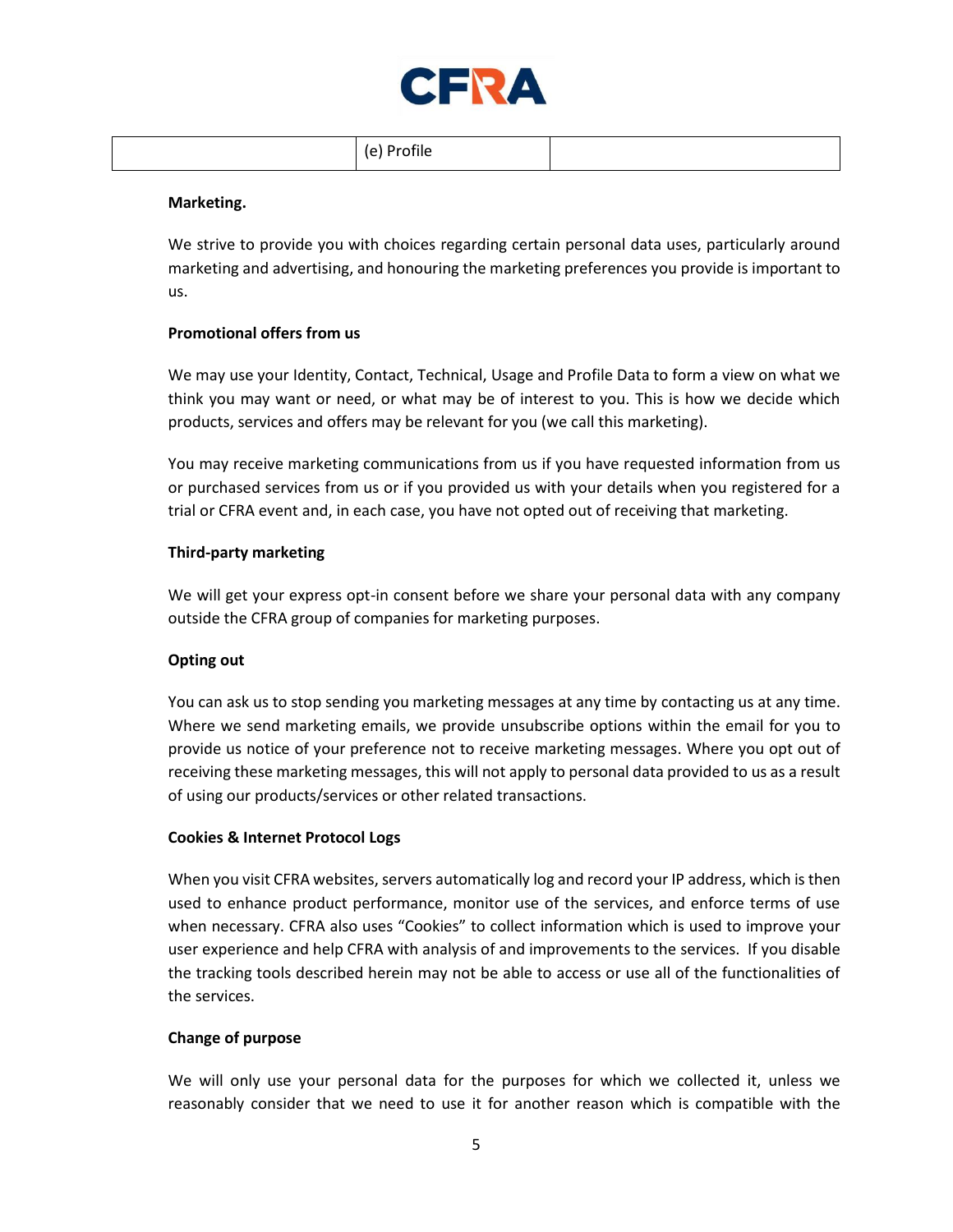

original purpose. If you wish to get an explanation as to how the processing for the new purpose is compatible with the original purpose, please contact us.

If we need to use your personal data for an unrelated purpose, we will notify you and we will explain the legal basis which allows us to do so or obtain your consent.

Please note that we may process your personal data without your knowledge or consent, in compliance with the above rules, where this is required or permitted by law.

- **5. Disclosures of your personal data.** We may share your personal data with the parties set out below for the purposes set out in the table in paragraph 4 above:
	- CFRA's wholly owned subsidiaries, who may be acting as joint controllers or processors and may provide various services and undertakings in furtherance of CFRA's business. Said subsidiaries consist of CFRA UK Limited, CFRA MY Sdn Bhd (formerly known as Standard & Poor's Malaysia Sdn Bhd), and CFRA HK Limited (Hong Kong).
	- The person who provides your access to our products and services (e.g. your employer or our subscriber).
	- Service providers who help us provide our products and services, such as IT and system administration service providers.
	- Professional advisers including lawyers, bankers, auditors and insurers who provide such professional services to CFRA.
	- Third parties where we have a duty or are permitted to disclose your personal information by law (e.g., government agencies, law enforcement, courts and other public authorities).
	- Third parties where reasonably required to protect our rights, users, systems and products and services (e.g., attorneys and information security professionals).
	- Third parties to whom we may choose to sell, transfer, or merge parts of our business or our assets. Alternatively, we may seek to acquire other businesses or merge with them. If a change happens to our business, then the new owners may use your personal data in the same way as set out in this Notice.
	- In accordance with the consent you provide to us.

We direct third parties to respect the security of your personal data and to treat it in accordance with the law and to process your personal data for specified purposes and in accordance with our instructions.

**6. International transfers.** We may share your personal data within the CFRA group of companies and this may involve storing, processing and transferring your data outside your home country, including in countries that may not offer the same level of protection as your home country. Many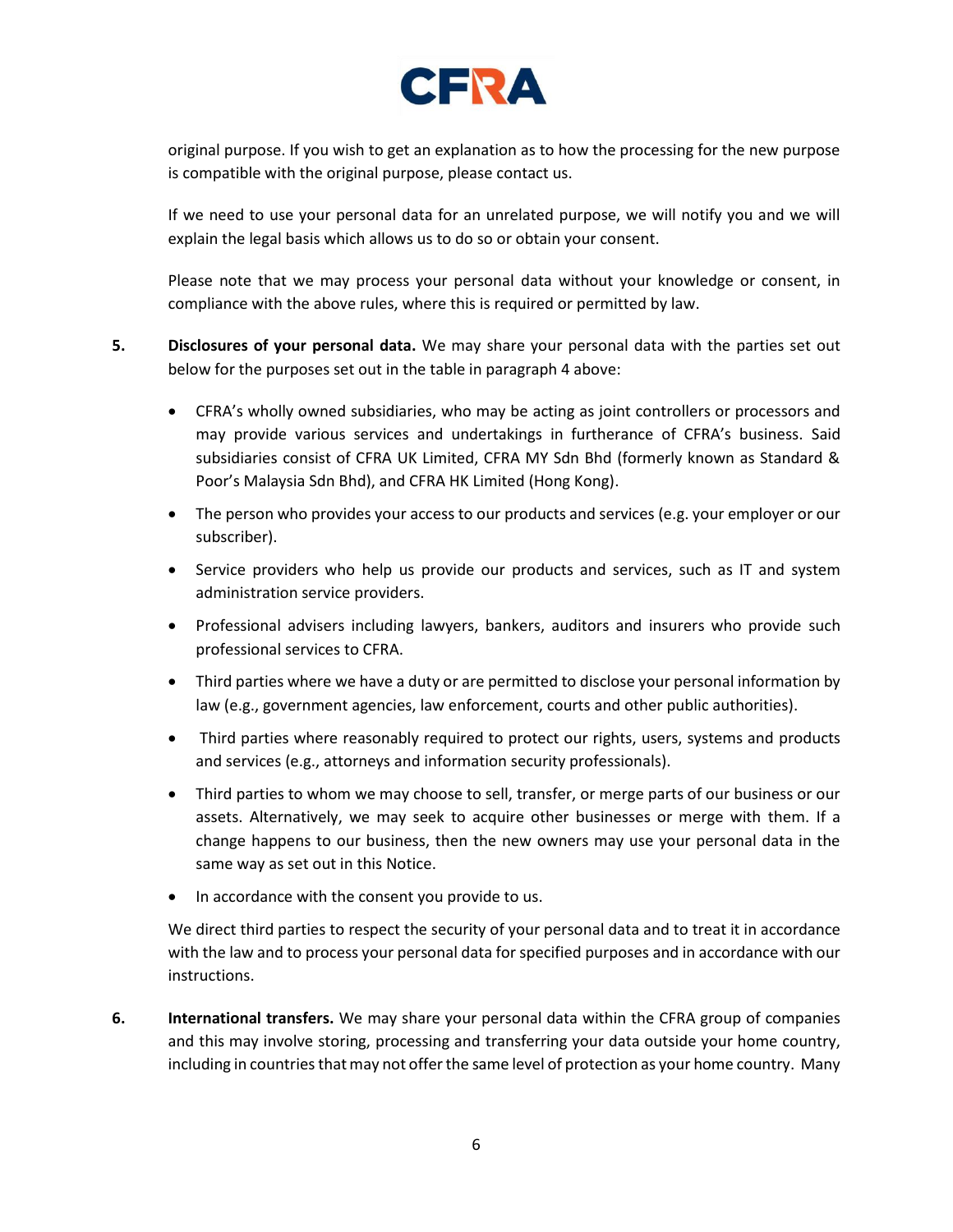

of our external third parties are based outside the European Economic Area (EEA) so their processing of your personal data will involve a transfer of data outside the EEA.

Whenever we transfer your personal data internationally, we have implemented policies designed to ensure appropriate technical and administrative measures are in place to protect your personal data in accordance with applicable laws.

- **7. Data security.** We have put in place appropriate security measures designed to prevent your personal data from being accidentally lost, used or accessed in an unauthorised way, altered or disclosed. In addition, we limit access to your personal data to those employees, agents, contractors and other third parties who have a business need to know. They will only process your personal data on our instructions and they are subject to a duty of confidentiality. We have put in place procedures to deal with suspected personal data breaches and will notify you and any applicable regulator of a breach where we are legally required to do so.
- **8. Data retention.** We will only retain your personal data for as long as necessary to fulfil the purposes for which it was collected, including satisfying any legal, accounting, or reporting requirements. To determine the appropriate retention period for personal data, we consider the amount, nature, and sensitivity of the personal data, the potential risk of harm from unauthorised use or disclosure of your personal data, the purposes for which we process your personal data and whether we can achieve those purposes through other means, and the applicable legal requirements. In many cases, we have to keep basic information about our customers (including Contact, Identity, Financial and Transaction Data) after they cease being customers, which may include as reasonably necessary for tax purposes, demonstrating compliance with contracts, during limitation periods within which claims might be made, and any retention periods prescribed by law or recommended by regulators, professional bodies or associations. In some circumstances you can ask us to delete your data: see *Request erasure* below for further information. In some circumstances we may anonymise your personal data (so that it can no longer be associated with you) for research or statistical purposes in which case we may use this information indefinitely without further notice to you**.**

#### **9. Your legal rights.**

Under certain circumstances, you have rights under data protection laws in relation to your personal data which are listed below and defined in the Glossary herein.

- *Request access to your personal data*.
- *Request correction of your personal data*.
- *Request erasure of your personal data*.
- *Object to processing of your personal data*.
- *Request restriction of processing your personal data*.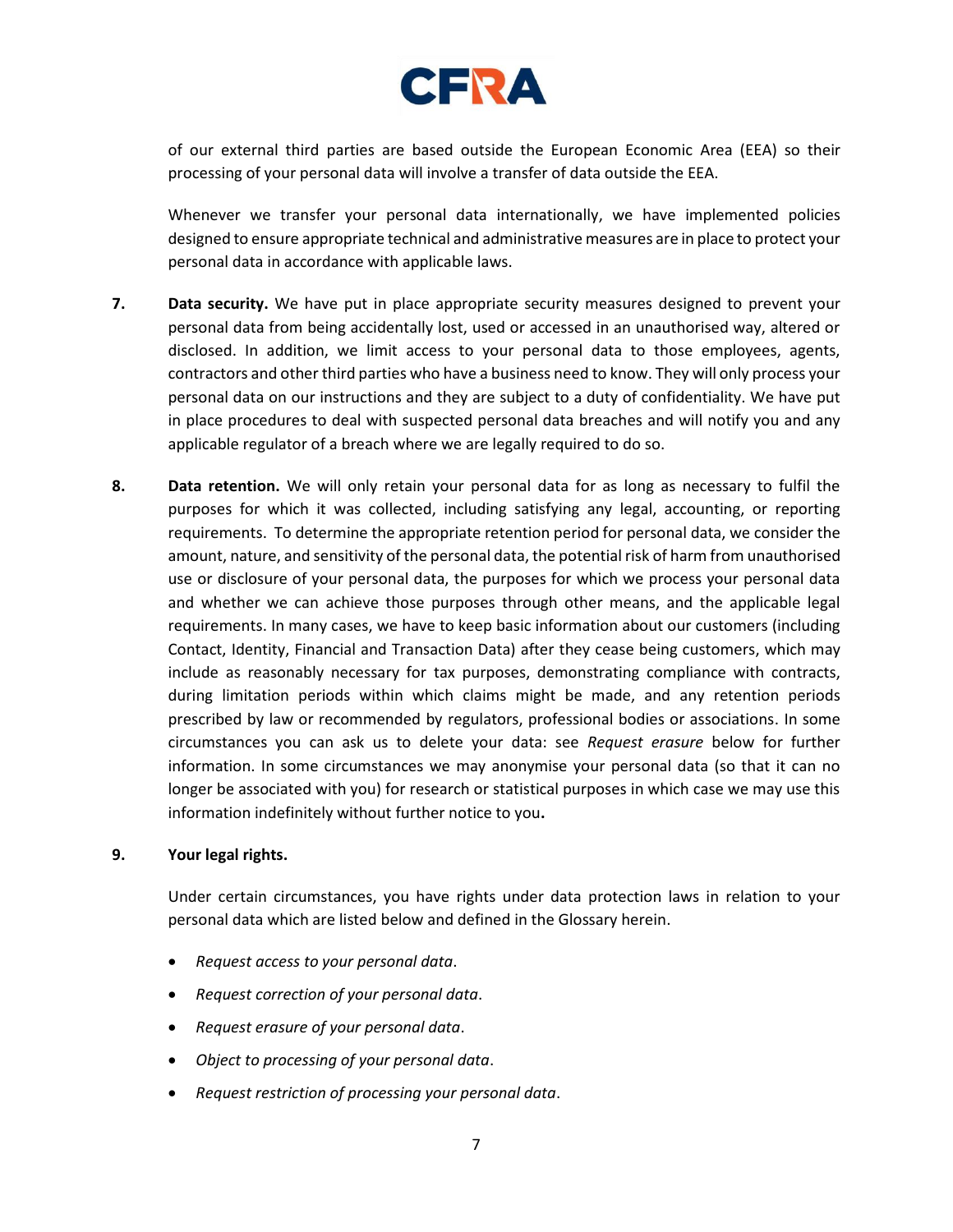

- *Request transfer of your personal data*.
- *Right to withdraw consent*.

If you wish to exercise any of the rights set out above, please contact us using the contact information provided herein. You will not have to pay a fee to access your personal data (or to exercise any of the other rights). However, we may charge a reasonable fee if your request is clearly unfounded, repetitive or excessive. Alternatively, we may refuse to comply with your request in these circumstances. We may need to request specific information from you to help us confirm your identity and ensure your right to access your personal data (or to exercise any of your other rights). This is a security measure to ensure that personal data is not disclosed to any person who has no right to receive it. We may also contact you to ask you for further information in relation to your request to speed up our response. We try to respond to all legitimate requests within one month. Occasionally it may take us longer than a month if your request is particularly complex or you have made a number of requests and we will notify you and keep you updated.

## **10. Glossary**

## **LAWFUL BASIS**

**Legitimate Interest** means the interest of our business in conducting and managing our business to enable us to give you our services/products and a secure experience. We consider and balance any potential impact on you (both positive and negative) and your rights before we process your personal data for our legitimate interests. We do not use your personal data for activities where our interests are overridden by the impact on you (unless we have your consent or are otherwise required or permitted to by law). You can obtain further information about how we assess our legitimate interests against any potential impact on you in respect of specific activities by contacting us.

**Performance of Contract** means processing your data where it is necessary for the performance of a contract to which you or your employer are a party or to take steps at your request before entering into such a contract.

**Comply with a legal or regulatory obligation** means processing your personal data where it is necessary for compliance with a legal or regulatory obligation that we are subject to.

#### **THIRD PARTIES**

# **Internal Third Parties**

CFRA's wholly owned subsidiaries, who may be acting as joint controllers or processors and may provide various services and undertakings in furtherance of CFRA's business. Said subsidiaries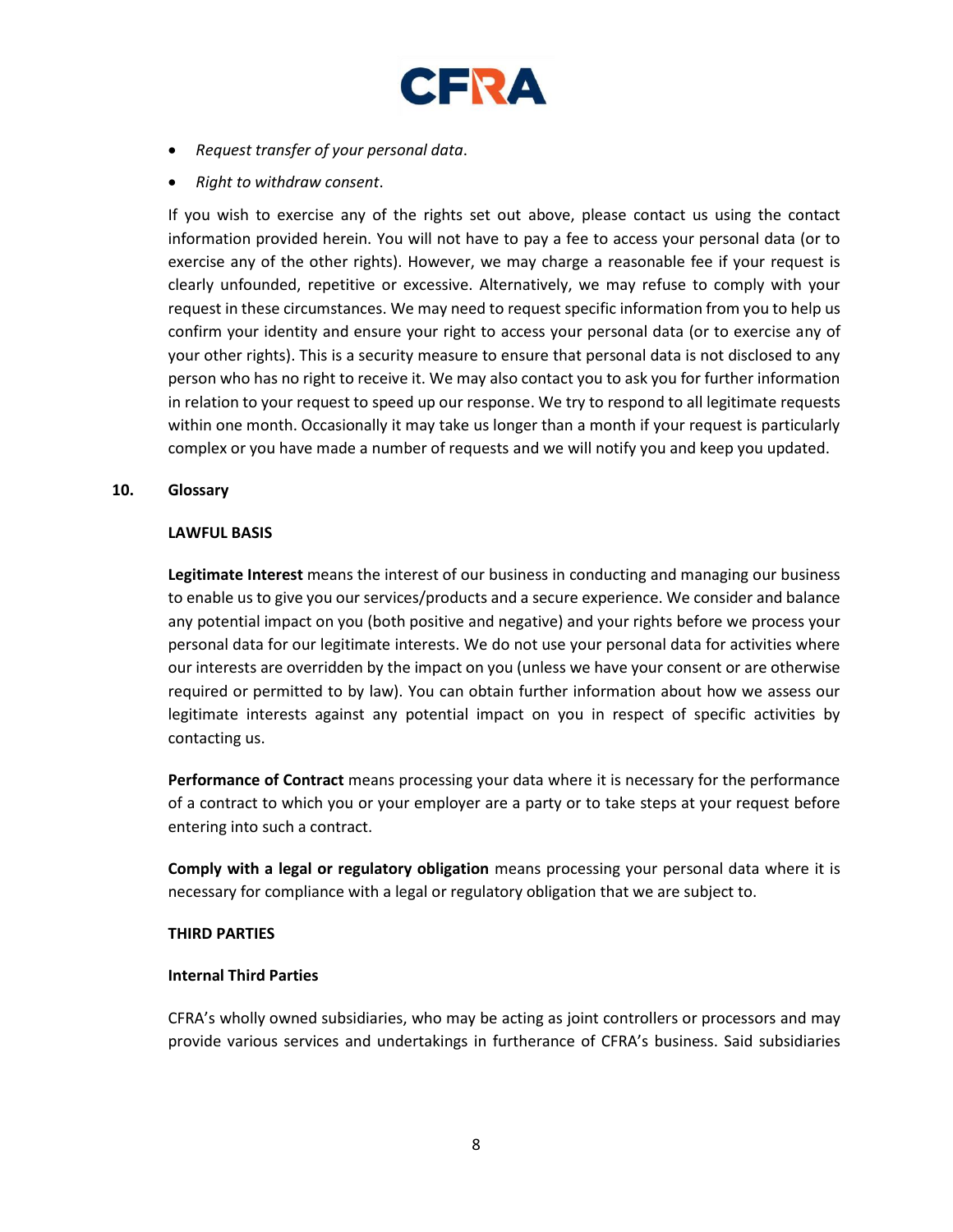

consist of CFRA UK Limited, CFRA MY Sdn Bhd (formerly known as Standard & Poor's Malaysia Sdn Bhd), and CFRA HK Limited (Hong Kong).

# **External Third Parties**

- Service providers (who may be acting as processors and/or may be based in countries other than your own) who provide business, IT and system administration services.
- Professional advisers (who may be acting as processors or joint controllers) including lawyers, bankers, auditors and insurers who provide professional services such as consultancy, banking, legal, insurance and accounting services.
- HM Revenue & Customs, regulators and other authorities (who may be acting as processors or joint controllers and/or based in the UK or countries other than your own) who require reporting of processing activities in certain circumstances.

# **YOUR LEGAL RIGHTS**

You have the right to:

**Request access** to your personal data (commonly known as a "data subject access request"). This enables you to receive a copy of the personal data we hold about you and to check that we are lawfully processing it.

**Request correction** of the personal data that we hold about you. This enables you to have any incomplete or inaccurate data we hold about you corrected, though we may need to verify the accuracy of the new data you provide to us.

**Request erasure** of your personal data. This enables you to ask us to delete or remove personal data where there is no good reason for us continuing to process it. You also have the right to ask us to delete or remove your personal data where you have successfully exercised your right to object to processing (see below), where we may have processed your information unlawfully or where we are required to erase your personal data to comply with local law. Note, however, that we may not always be able to comply with your request of erasure for specific legal reasons which will be notified to you, if applicable, at the time of your request.

**Object to processing** of your personal data where we are relying on a legitimate interest (or those of a third party) and there is something about your particular situation which makes you want to object to processing on this ground as you feel it impacts on your fundamental rights and freedoms. You also have the right to object where we are processing your personal data for direct marketing purposes. In some cases, we may demonstrate that we have compelling legitimate grounds to process your information which override certain of your rights and freedoms.